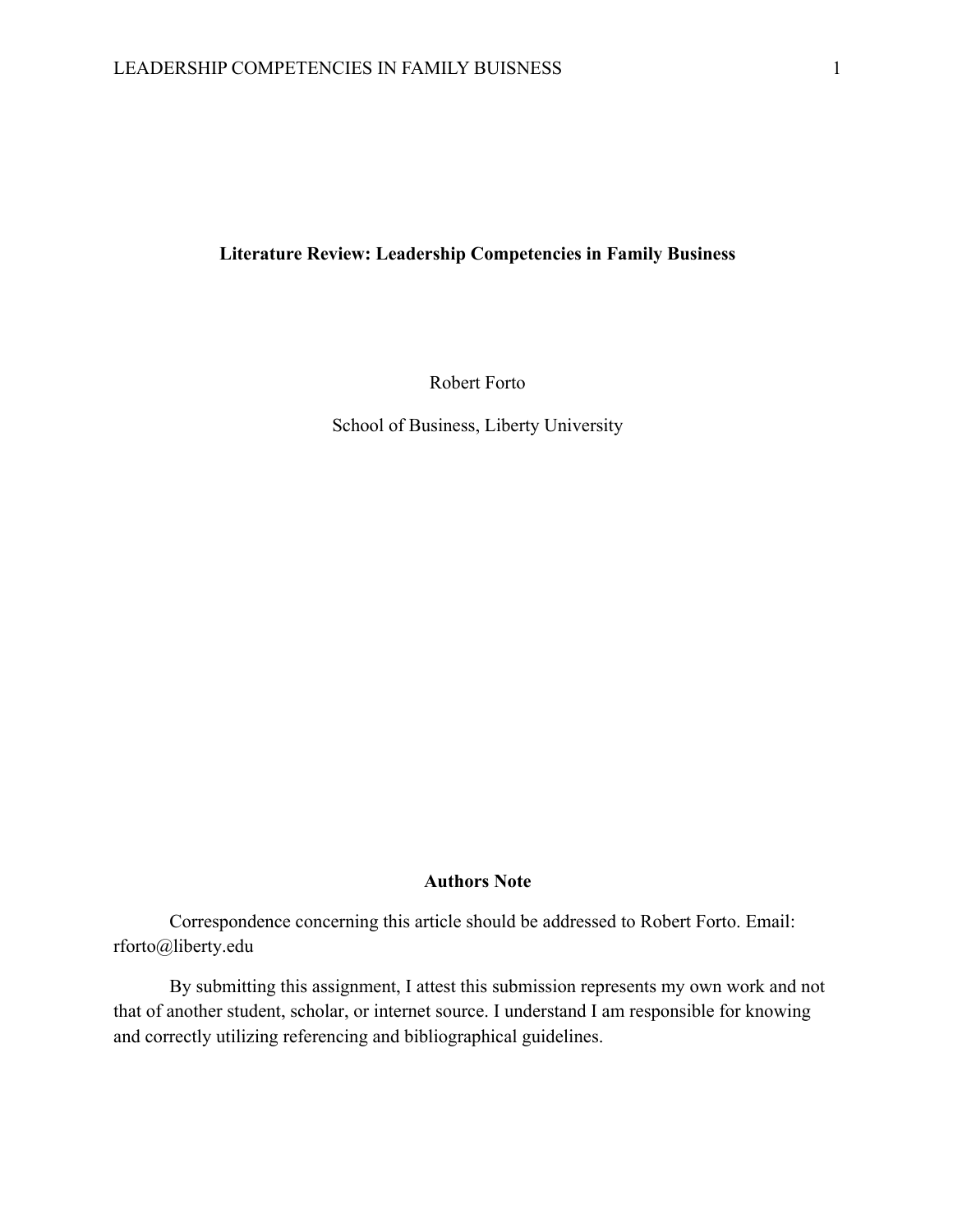### **Abstract**

The family business is a burgeoning area of study, and it is encouraging that more scholars study leadership under the lens of leadership competencies. The literature is replete with examples of how families manage their businesses. Still, recent research is lacking on what skills, behaviors, and competencies are necessary for savvy family leaders to be effective in achieving the desired outcomes for the organization. This literature inquiry aims to identify key themes and trends and why they are essential to the field. A literature search shows key competencies in respected mainstream, peer-reviewed journals, which reveals the continuous evolution of the family firm as a viable research paradigm.

*Keywords:* family firm, family business, family business leadership, family-owned, family-led, leadership competencies, leadership style, leadership behavior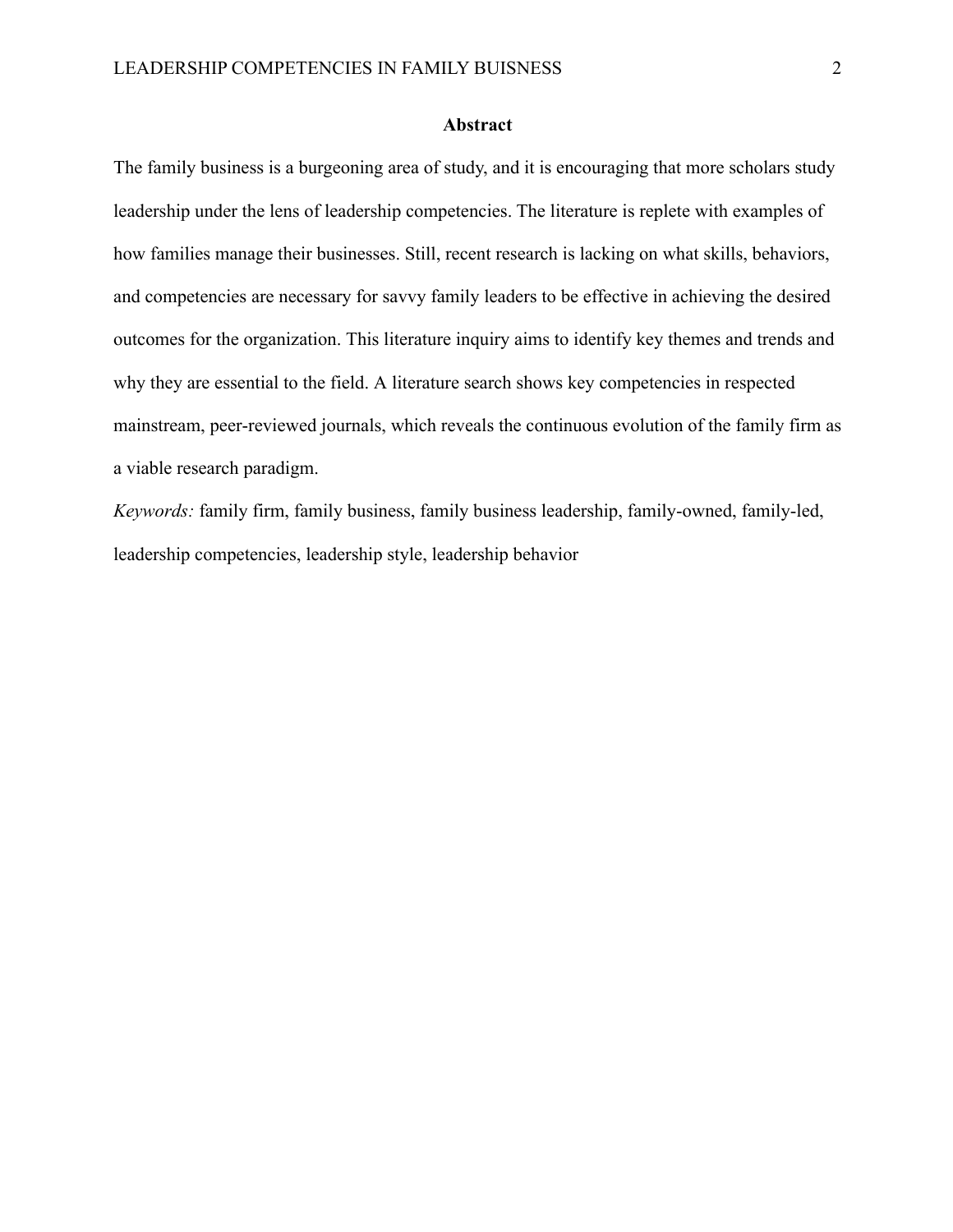### **Leadership Competencies in Family Business**

This literature review will discuss the unique modality of leadership competencies in the family business and determine what core competencies are relevant in each leadership style concerning the formulation and outcome-related issues regarding decision making, diversification, growth, and succession. Family business research has been growing over the last decade, but it is still an emerging study area (Benavides-Velasco et al., 2013). The literature is replete with examples of how families manage their business, but the discipline has been largely ignored until the last decade. In its early years, family business research fell into other cohorts, such as the small business and sociology category, neither of which allowed a sharp focus on this fascinating discipline.

Leadership in family-run firms is unique from other types of firms, given the emotional considerations of family firm leaders (Fries et al., 2021). In addition, a family-owned leadership often has higher levels of influence on the organization, and their comparatively long tenures are different than today's constantly shifting organizational leadership appointments (Fries et al., 2021). For example, scholars report that family firms are more likely to exhibit a transformational leadership style, which implies implementing a clear vision for the company (Vallejo, 2009; Conger & Kanungo, 1994; Fries et al., 2021). Likewise, researchers postulate that family firms are more likely to experience certain family firm leadership behaviors sure to their idiosyncratic leadership setting, such as paternalistic leadership behavior and even autocratic or authoritarian leadership styles (Mussolino & Calabrò, 2014; Fries et al., 2021). Moreover, scholars have likened key competencies for family firm leadership that include many outcomes, including innovation, problem-solving, developing others, vision and planning, conflict resolution, and valuing diversity (Fries et al., 2021).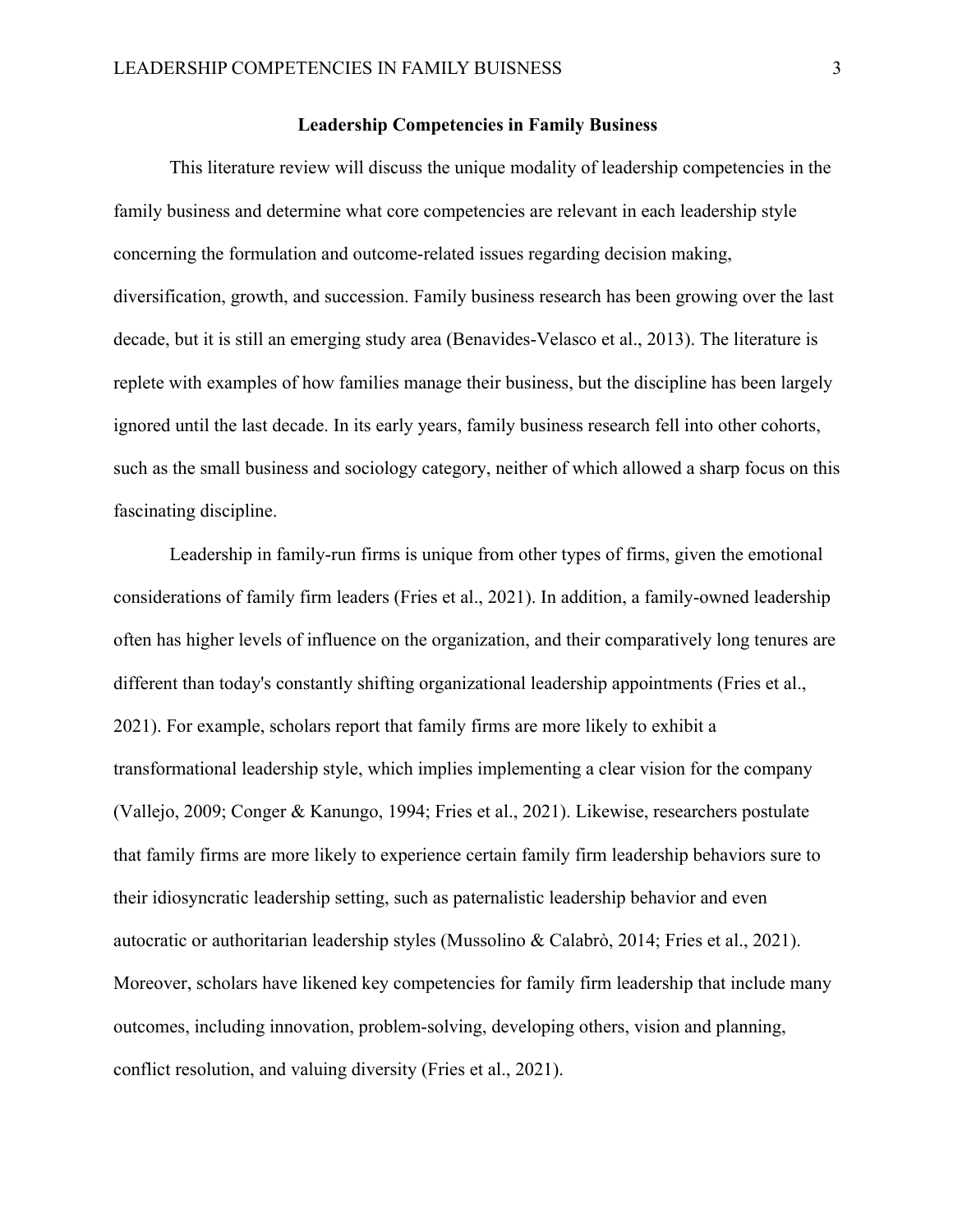## **Methodology**

An initial reading of the literature on "family firm leadership" revealed that this topic focused on leadership styles in family firms, referring to the constructs developed in the general leadership literature (Fries et al., 2021). Based on this initial finding, this author decided to relate keywords to the literature review to identify relevant research on leadership competencies and behaviors in family firms. This author followed the nine-step process for a literature review as described by Tranfield et al. (2013), which includes planning, conducting, and reporting. The focus is on peer-reviewed English publications in academic journals. It contains the following keywords: "family firm" or "family business" or "family business leadership," or "family-owned" or "family-led" and "leadership competencies," and "leadership style" or "leadership behavior."

### **Family Firm-Specific Leadership Styles, Behaviors, and Competencies**

Dryer (1986) identified seven general leadership cultures that are today commonly referred to as the family leadership styles: autocratic, expert, laissez-faire, participative, referent, transactional, and transformative leadership styles. Within these styles, several core leadership competencies and behaviors are present within a family firm's leadership. They are: motivating others, interpersonal communication, honesty, and integrity, problem-solving, developing others, vision and planning, creativity and innovation, conflict resolution, and valuing diversity (Fries et al., 2021; Canovi et al., 2022).

# **Motivating Others**

Good leaders are influential in rallying other people together to achieve a common goal. Using interpersonal skills and communication, a family leader can understand what motivates people and use that to encourage productivity. Canovi et al. (2022) suggest that transgenerational entrepreneurship has been conceptualized as the "process through which a family uses and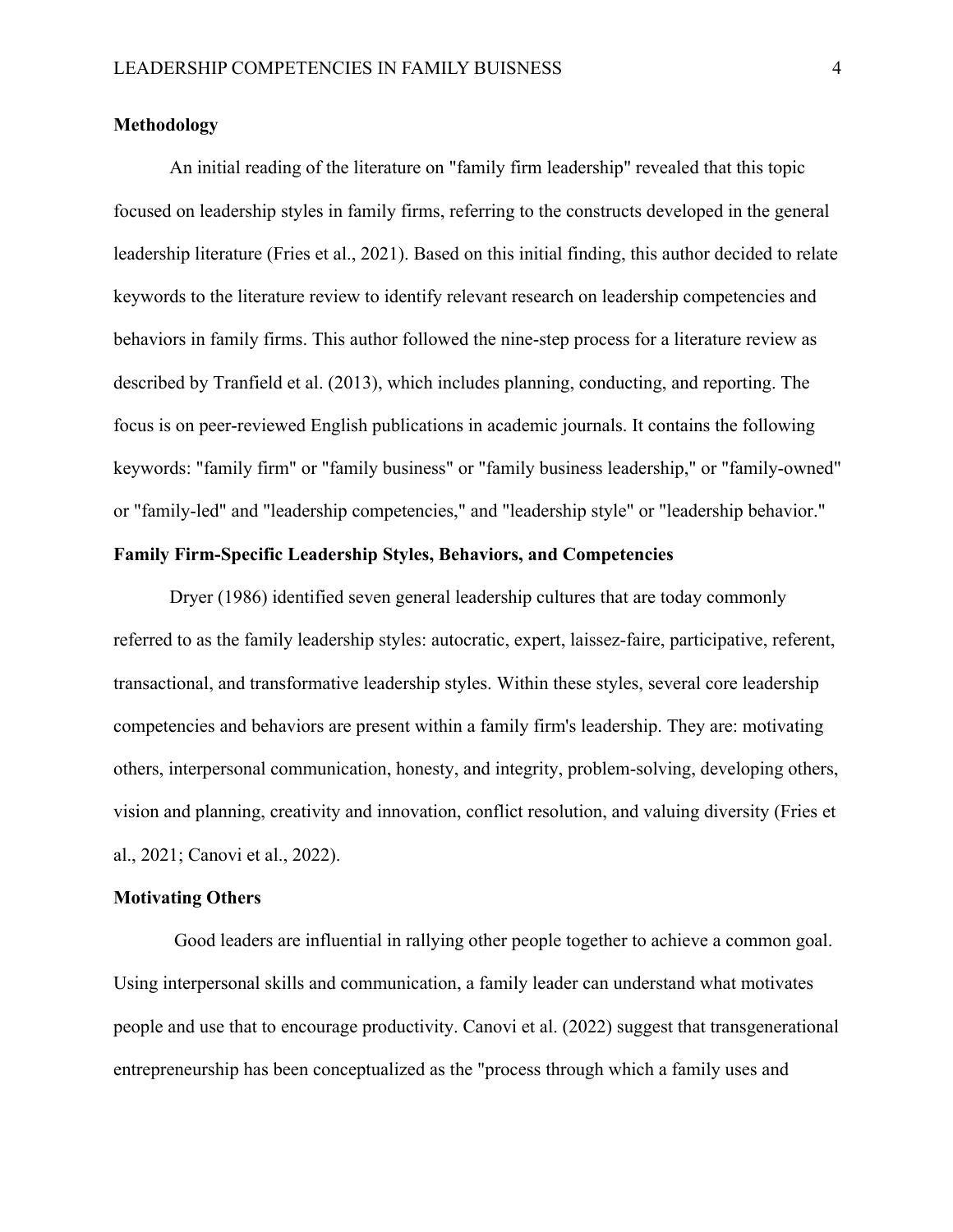develops mindsets and family-influenced capabilities to new streams of value across generations. At the same time, the motivation and commitment of next-generation family members towards the family are crucial determinants of their decision to pursue their careers and succeed in the family firm (Canovi et al., 2022). This motivation can provide a willingness to innovate, take risks, and a tendency to be aggressive e toward competitors and be proactive to marketplace opportunities (Canovi et al. 2022).

Interestingly, motivation is more than a financial bottom line. Though the literature is dated, it is still relevant to this review as motivations in the family business have been found to go well beyond self-interest and material goals (Pieper, 2010). Emotional returns generated from owning a business, continuing a legacy, being an independent business, and working as a family are of at least some, if not greater, importance than financial returns (Pieper, 2010).

### **Communication**

No matter the type of organization, interpersonal communication is a crucial leadership competency. The skill involves the ability to identify, understand, and anticipate the emotions, concerns, and thoughts of others. Barbera et al. (2020) maintain that leadership is built on interpersonal relationships that exhibit cohesiveness resulting in shared purposes and consensual decision-making. This interpersonal awareness allows family business leaders to reach others' feelings based on verbal and non-verbal behavior and develop a leadership style that is best situated with the firm's outcomes. Furthermore, intergenerational communication can be the key to successive succession planning in a family firm and allows leadership to deal with conflicts within the family system (Leiß & Zehrer, 2018). Therefore, conflict resolution is a crucial competency of family business leadership. It will be discussed within this literature review, but the ability of a leader to recognize the importance of effective communication leadership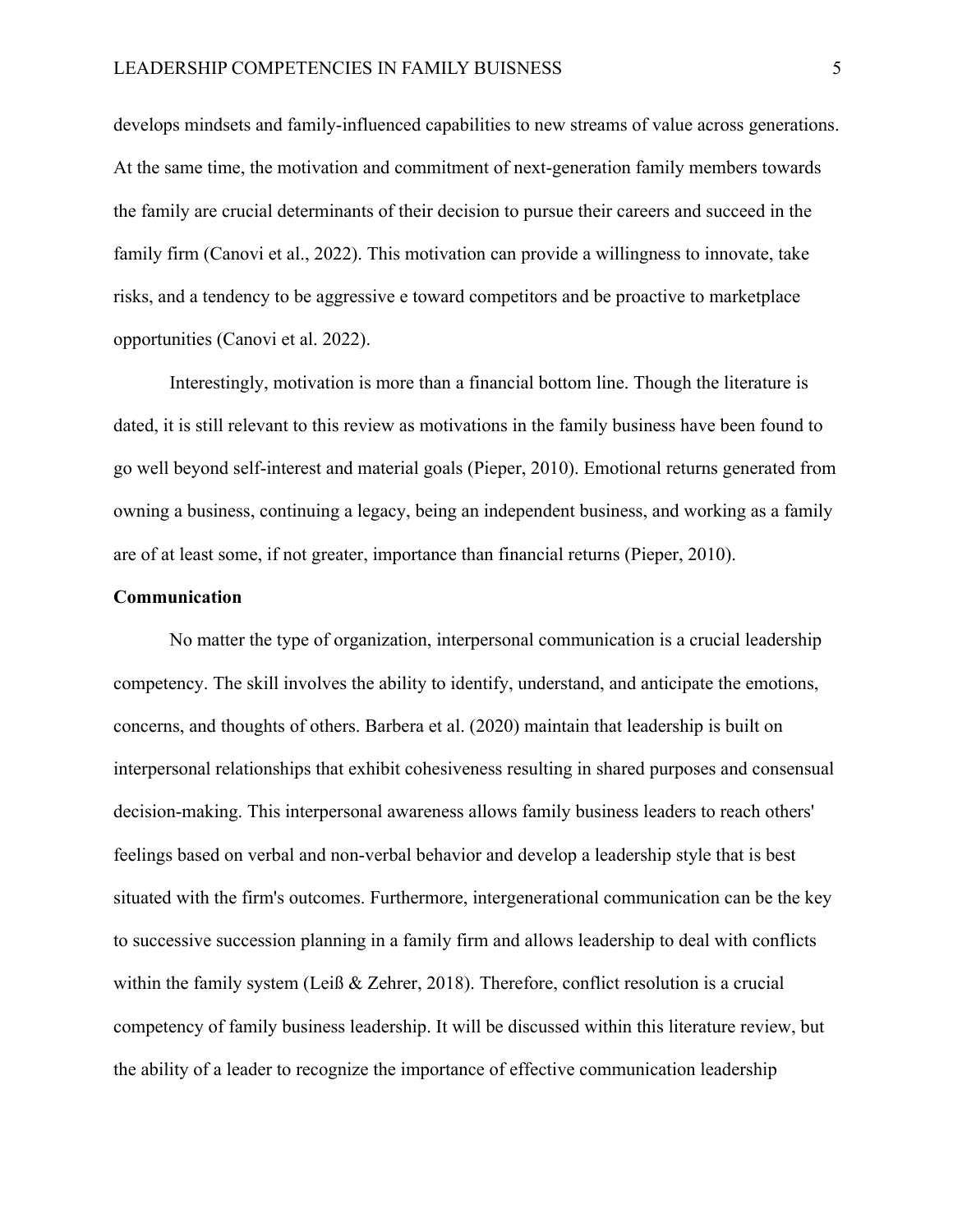strategies can include discussing ideas, giving feedback, and intergenerational learning, thus developing a shared understanding of vital succession issues (Leiß & Zehrer, 2018).

## **Honesty and Integrity**

The landscape of contemporary family business is continually changing (Barbera et al., 2020). Nevertheless, religion remains an important source of values that inform the decisions of business leaders' honesty and integrity (Barbera et al., 2020). First, religion is known to have a powerful influence on leaders' work behavior, attitudes, and perceptions, often passed along through other stakeholders in the firm (Lynn et al. 2011; Regnerus and Smith 2005; Barbera et al. 2020). For example, improved strategic decision-making, aligning values and corporate vision, and moral leadership ethics have all been positively correlated (Barbera et al., 2020). Second, by shedding light on how religious values are cultivated across multiple generations in business families, the literature showcases how it contributes to the understanding of essential antecedents of values-based leadership which complements the extant literature that mainly focuses on its consequences (Kalshoven et al. 2011; Barbera et al. 2020).

### **Problem Solving**

All business leaders need to become adept at solving problems eventually. Good problem solvers take a proactive approach to address issues within the family firm and develop solutions that benefit not only the stakeholders but also the goals and outcomes of the organization (Williams et al., 2017). Furthermore, solid family leadership will empower employees to seek information that improves their ability to devolve and assess various logical solutions (Williams et al., 2017). Therefore, when problems arise, good problem solvers quickly prevent the escalation of conflict between employees and others involved in the firm (Williams et al., 2017). The research of Mzid et al. (2019) is particularly relevant, which found that organizational agility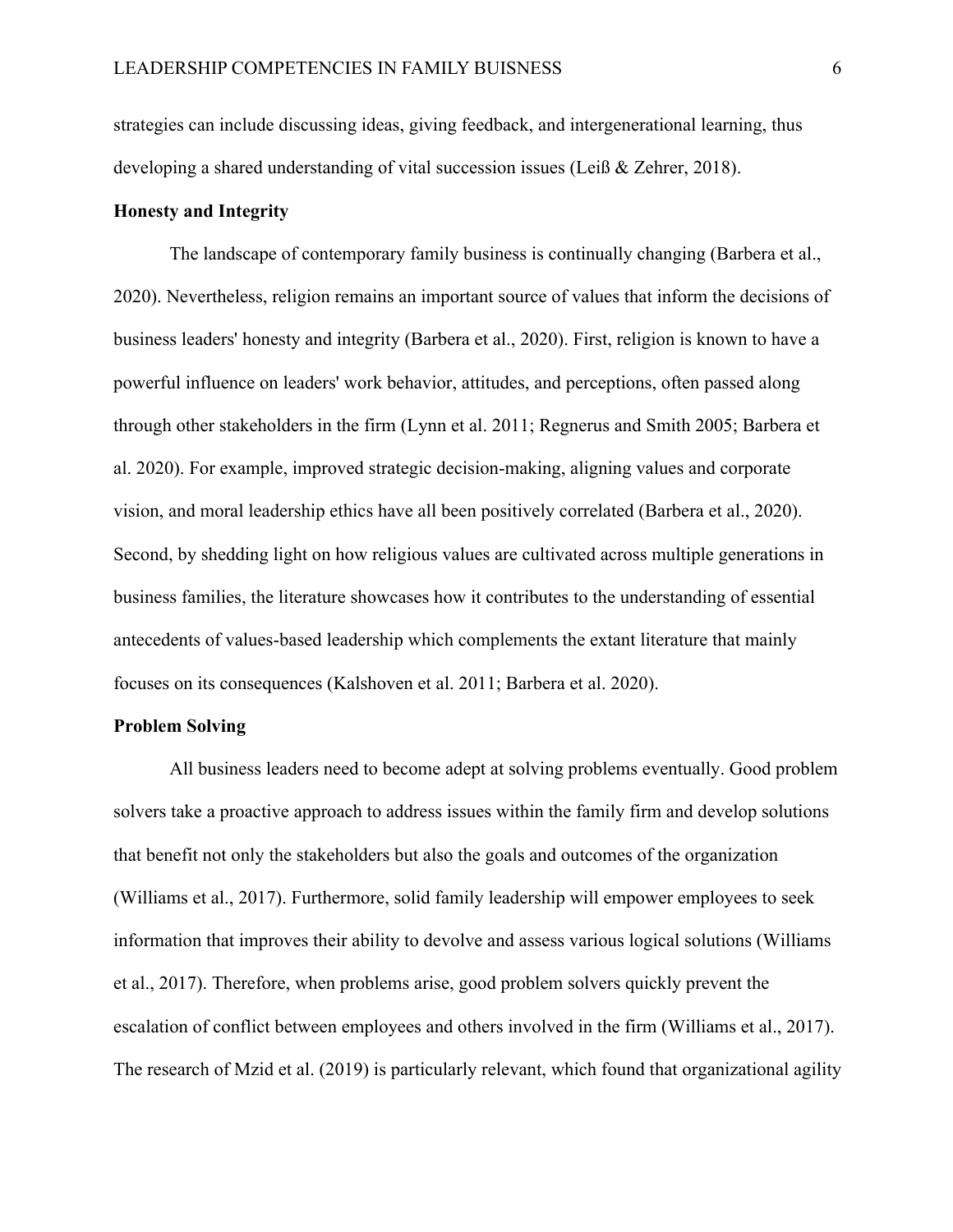and resilience became vital. The study found that the social capital of family firms, which may be composed of local and international contacts, contributes the most to firms' ability to absorb shocks, reallocate existing resources, and internalize practices that allow firms to cope with future disturbances. Furthermore, the study found that financial capital is primarily determined by social capital and the human capital of family firms (Mzid et al., 2019).

#### **Developing Others**

A core leadership competency in family firms is the ability to see the potential in others. Gone are the days of authoritarian or autocratic leadership styles where top-down processes effectively manage the contemporary business (Moldoveanu & Narayandas, 2019). A family leader's ability to impart knowledge development to help people grow and develop their skills is paramount to success and other organizational objectives (Moldoveanu & Narayandas, 2019). Savvy leaders recognize that every employee has different experiences, beliefs, values, and goals (Astrachan et al., 2020). Great leaders treat every person in the organization with great care.

### **Vision and Planning**

Creativity creates an atmosphere that is open to new ideas and innovation. Leadership can encourage others to question the status quo, implement new processes when necessary, see problems from new perspectives, and generate helpful insights into issues (Porfírio et al., 2020). Family business leaders devote sufficient time to developing their intellect and creating inspiration (Sharma et al., 2019). A savvy leader strives to become a mentor and later an inspirational leader that can generate a vision and a value-centric organization where their followers can learn, grow, and thrive. Ethical leaders encourage follower participation within the organization and create values such as belonging, achievement, concern for others, and humility (Sharma et al., 2019). In turn, the organization can parlay these characteristics to create an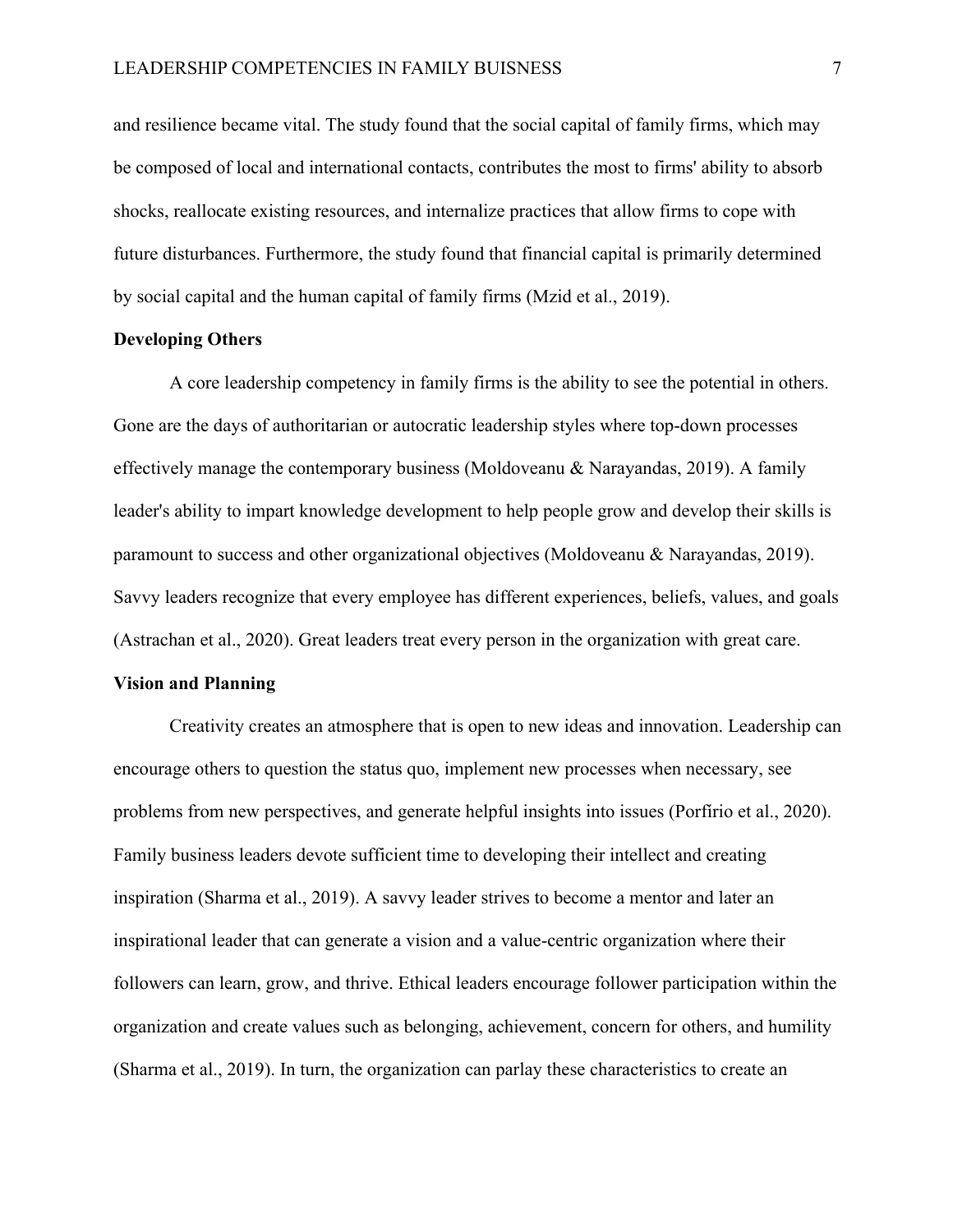environment of transparency, positive energy, and good behavior toward others connected to inspirational leadership from within the firm (Sharma et al., 2019).

### **Conflict Resolution**

At some point, there will be conflict in a family business. A savvy business leader has the skills and competencies to find resolutions that satisfy everyone involved in the disputes (Qiu & Freel, 2020). Conflict can come at an exceptionally high cost in family firms because family members are 'locked' into the firm, making conflicts more persistent and interests more challenging to align" (Pieper, 2010). Moreover, a family leader who recognizes conflict can stave off potential harmful relationships that can impact the organizational culture and create a clear vision that encourages communication and situational problem solving (Williams et al. 2017).

#### **Valuing Diversity and Family Values**

Every person in a family firm has unique values, experiences, and goals (Barbera et al., 2020). Good leaders create inclusive workplaces where everyone feels valued and accepted. Savvy family business leaders acknowledge everyone's unique contributions and insights, leveraging them to further the organization's objectives (Moldoveanu & Narayandas, 2019). Including morally binding values such as religious—or in a broader sense, spiritual fundamentally alter organizational decision-making and ethical behavior. Family firms, being a particularly value-driven type of organization, provide ample room for religious beliefs to affect family, business, and individual decisions. The influence the owning family can exert on value formation and preservation in the family business makes religious family firms an incubator for value-driven and faith-led decision-making and behavior (Astrachan et al., 2020).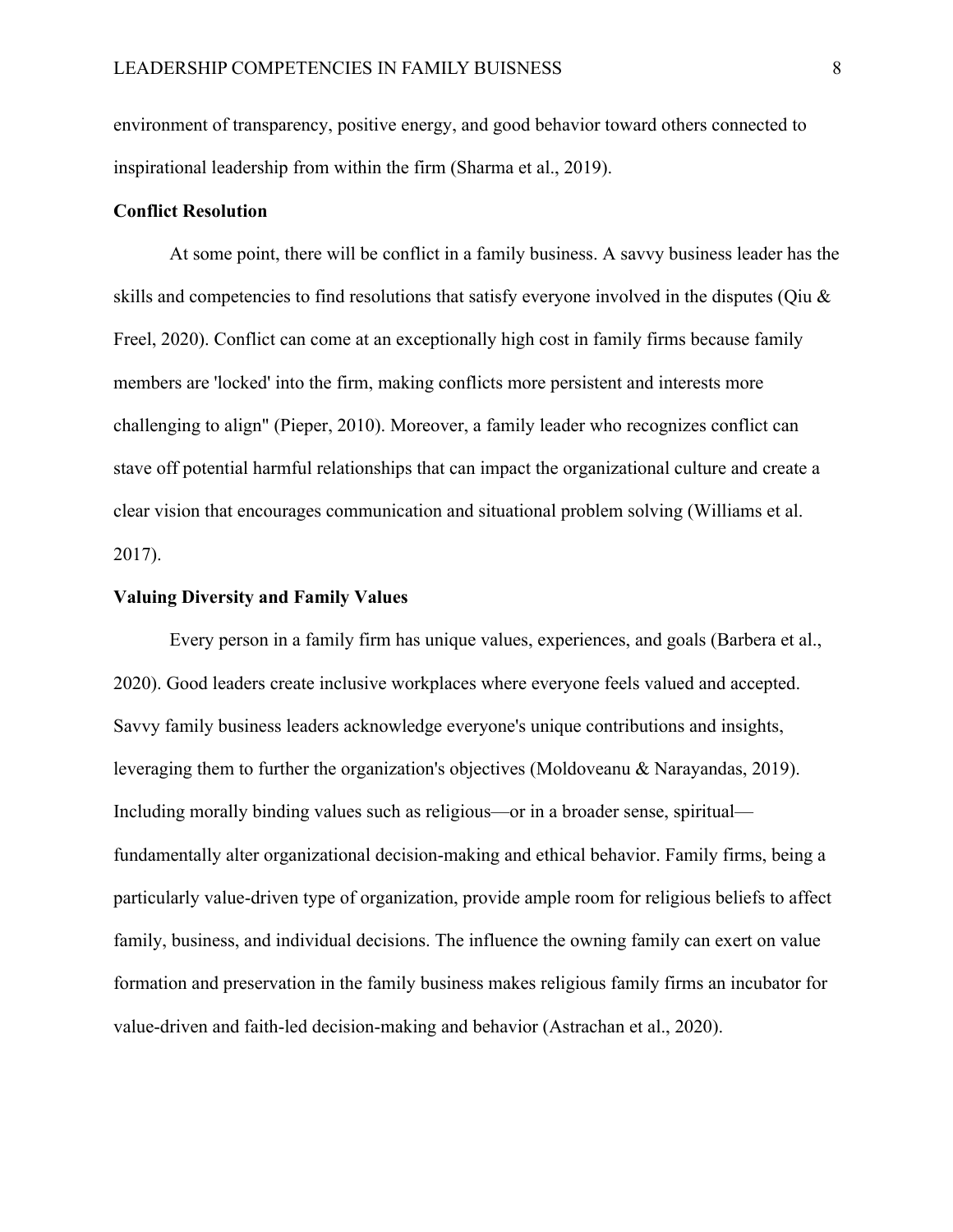## **Summary and Conclusions**

It is encouraging that more scholars are studying leadership under the family business lens (Fries et al., 2021; Canovi et al., 2022; Moldoveanu & Narayandas, 2019; Payne, 2018). A literature review shows essential leadership competencies and how they interplay with successfully implementing processes to achieve shared outcomes. This literature review shows relevant perspectives that have been developed and utilized to explore essential leadership competencies and how savvy business leaders can develop others to become influential leaders for the family firm (Payne, 2018). Importantly, it is encouraging to see that religious values are a cornerstone of family business leadership. Moreover, the inclusion of morally binding values, such as religion, fundamentally alters organizational decision-making and ethical behavior (Astrachan et al., 2020). The influence that the owning family can exert on value formation and preservation in the family business makes religious family firms an incubator for value-driven and faith-led decision-making behavior that can give the firm a competitive advantage in the marketplace (Astrachan et al., 2020).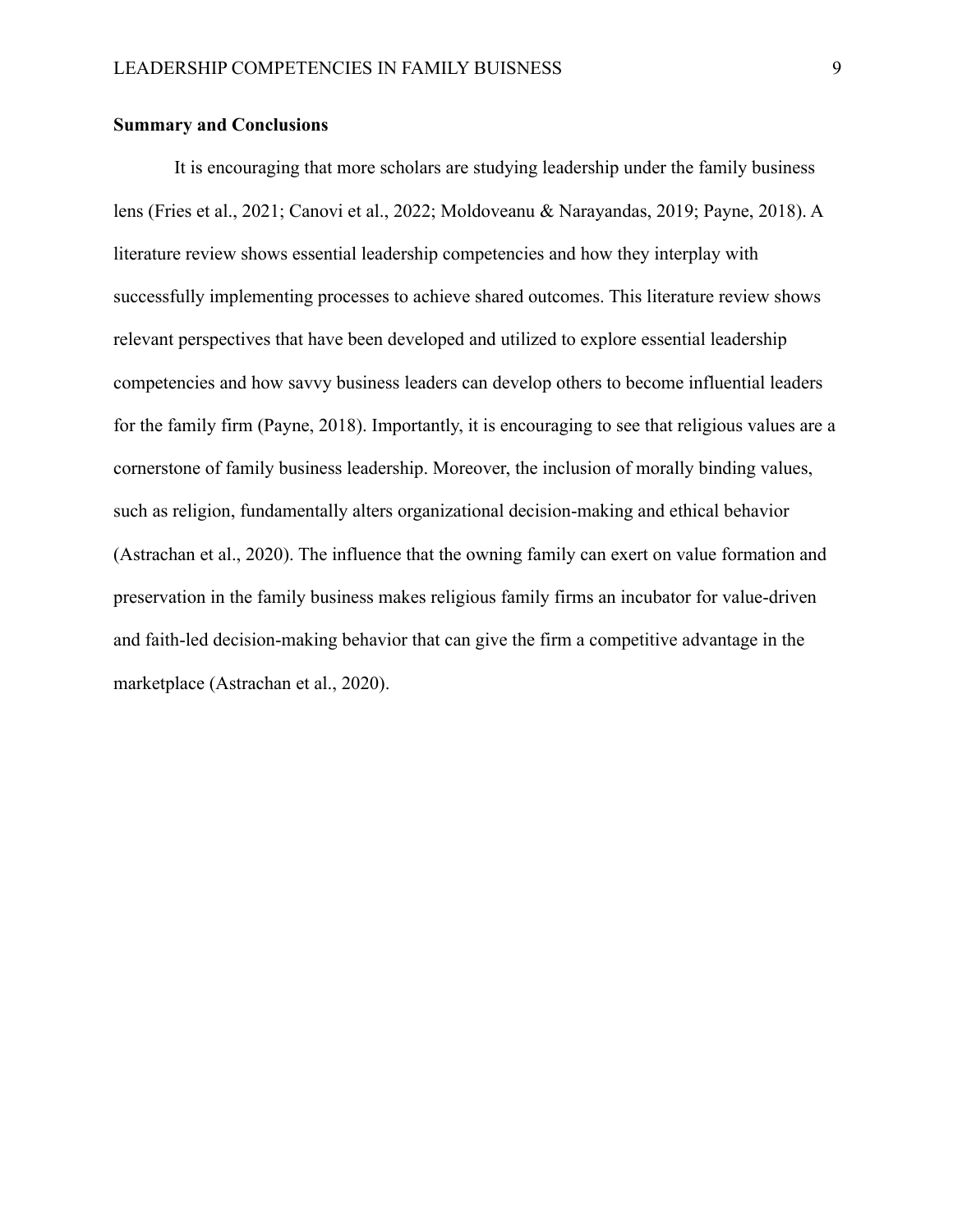### **References**

- Astrachan, J. H., Binz Astrachan, C., Campopiano, G., & Baù, M. (2020). Values, spirituality, and religion: Family business and the roots of sustainable, ethical behavior. *Journal of Business Ethics*, *163*(4), 637-645.
- Barbera, F., Shi, H. X., Agarwal, A., & Edwards, M. (2020). The family that prays together stays together: Toward a process model of religious value transmission in family firms. *Journal of Business Ethics*, *163*(4), 661-673.
- Benavides-Velasco, C. A., Quintana-García, C., & Guzmán-Parra, V. F. (2013). Trends in family business research. Small business economics, 40(1), 41-57.
- Canovi, M., Succi, C., Labaki, R., & Calabrò, A. (2022). Motivating Next-generation Family Business Members to Act Entrepreneurially: A Role Identity Perspective. *Journal of the Knowledge Economy*, 1-28.
- Conger, J. A., & Kanungo, R. N. (1994). Charismatic leadership in organizations: Perceived behavioral attributes and their measurement. *Journal of organizational behavior*, *15*(5), 439-452.
- Dyer, W. G. (1986). *Cultural change in family firms*. Jossey-Bass.
- Fries, A., Kammerlander, N., & Leitterstorf, M. (2021). Leadership styles and leadership behaviors in family firms: A systematic literature review. *Journal of Family Business Strategy*, *12*(1), 100374.
- Kalshoven, K., Den Hartog, D. N., & De Hoogh, A. H. (2011). Ethi- cal leader behavior and big five factors of personality. *Journal of Business Ethics, 100*(2), 349–366.
- Leiß, G., & Zehrer, A. (2018). Intergenerational communication in family firm succession. *Journal of Family Business Management*.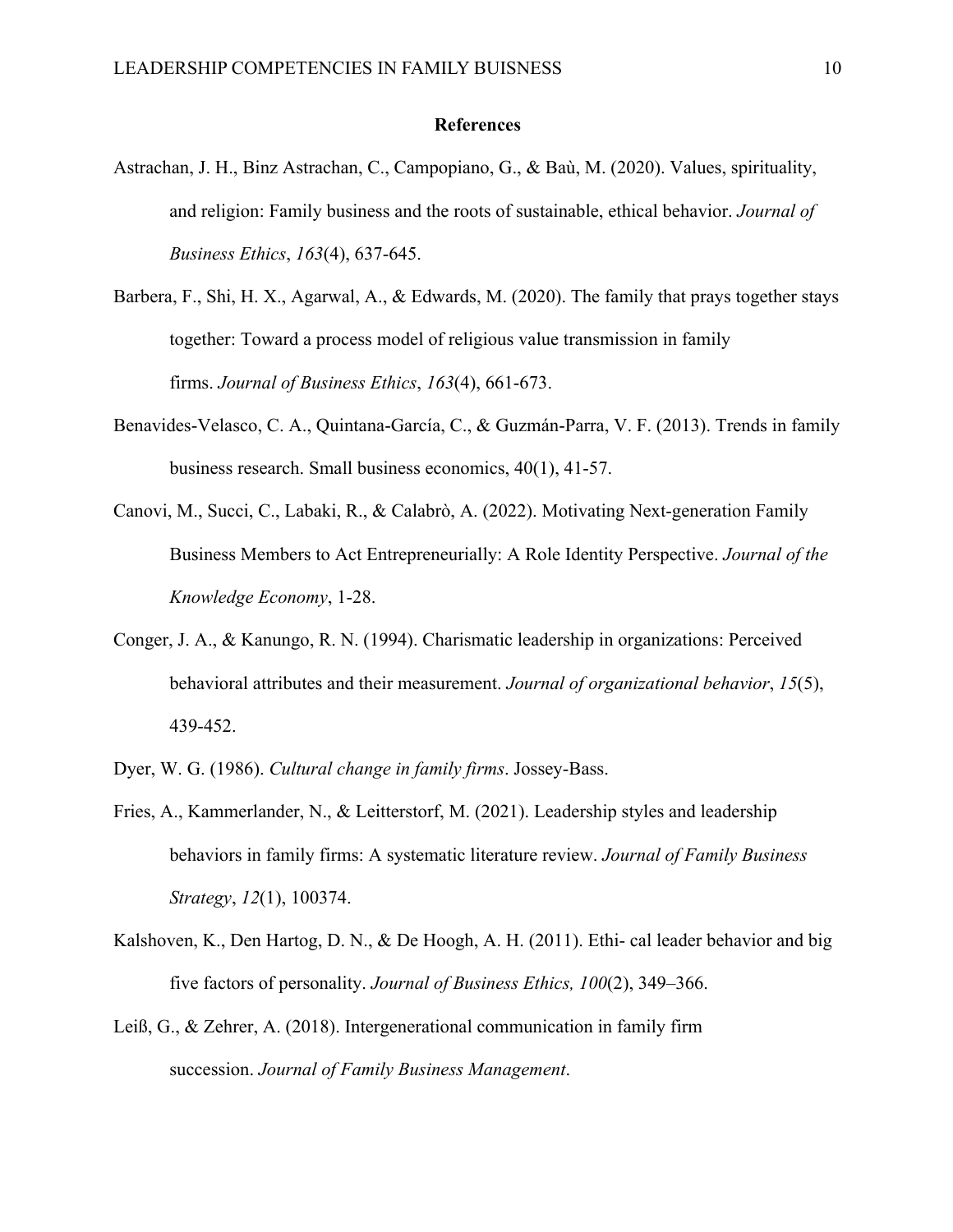- Lynn, M. L., Naughton, M. J., & Vander Veen, S. (2011). Connecting religion and work: Patterns and influences of work-faith integration. *Human Relations, 64*(5), 675–701.
- Moldoveanu, M., & Narayandas, D. (2019). The future of leadership development. *Harvard business review*, *97*(2), 40-48.
- Mzid, I., Khachlouf, N., & Soparnot, R. (2019). How does family capital influence the resilience of family firms?. *Journal of International Entrepreneurship*, *17*(2), 249-277.
- Pieper, T. M. (2010). Non solus: Toward a psychology of family business. *Journal of Family Business Strategy*, *1*(1), 26-39.
- Porfírio, J. A., Felício, J. A., & Carrilho, T. (2020). Family business succession: Analysis of the drivers of success based on entrepreneurship theory. *Journal of Business Research*, *115*, 250-257.
- Qiu, H., & Freel, M. (2020). Managing family-related conflicts in family businesses: A review and research agenda. *Family Business Review*, *33*(1), 90-113.
- Regnerus, M. D., & Smith, C. (2005). Selection effects in studies of religious influence. *Review of Religious Research, 47*(1), 23–50.
- Sharma, A., Agrawal, R., & Khandelwal, U. (2019). Developing ethical leadership for business organizations: A conceptual model of its antecedents and consequences. *Leadership & Organization Development Journal*.
- Tranfield, D., Denyer, D., & Smart, P. (2003). Towards a methodology for developing evidence‐ informed management knowledge by means of systematic review. *British journal of management*, *14*(3), 207-222.
- Vallejo, M. C. (2009). Analytical model of leadership in family firms under transformational theoretical approach: An exploratory study. *Family Business Review*, *22*(2), 136-150.